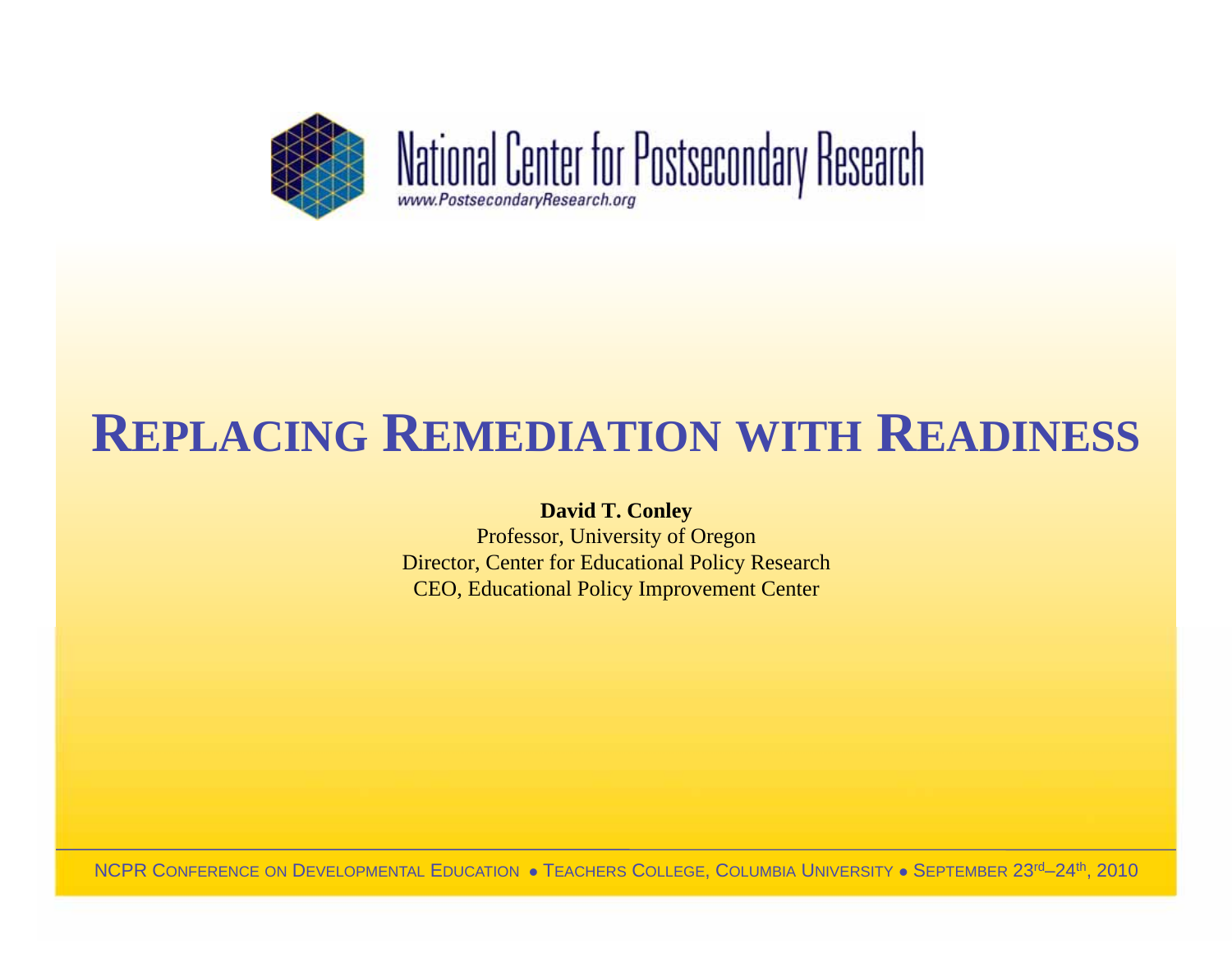

- **EXTED Current definition is deficit-driven and specified by a very** few data points, sometimes only one data point
- **EXTERM** All students who fail to exceed the cut point are assumed to be unprepared to succeed in college
- **By extension, all students who are "non-remedial" are** presumed to be college ready
- Neither of these assumptions is strictly true
- **If the focus remains on reducing the remedial rate, the** larger issue of being college ready will never be engaged
- **Instead, if each student is considered to be both ready and** not ready for college to varying degrees, a rethinking of "remedial" becomes necessary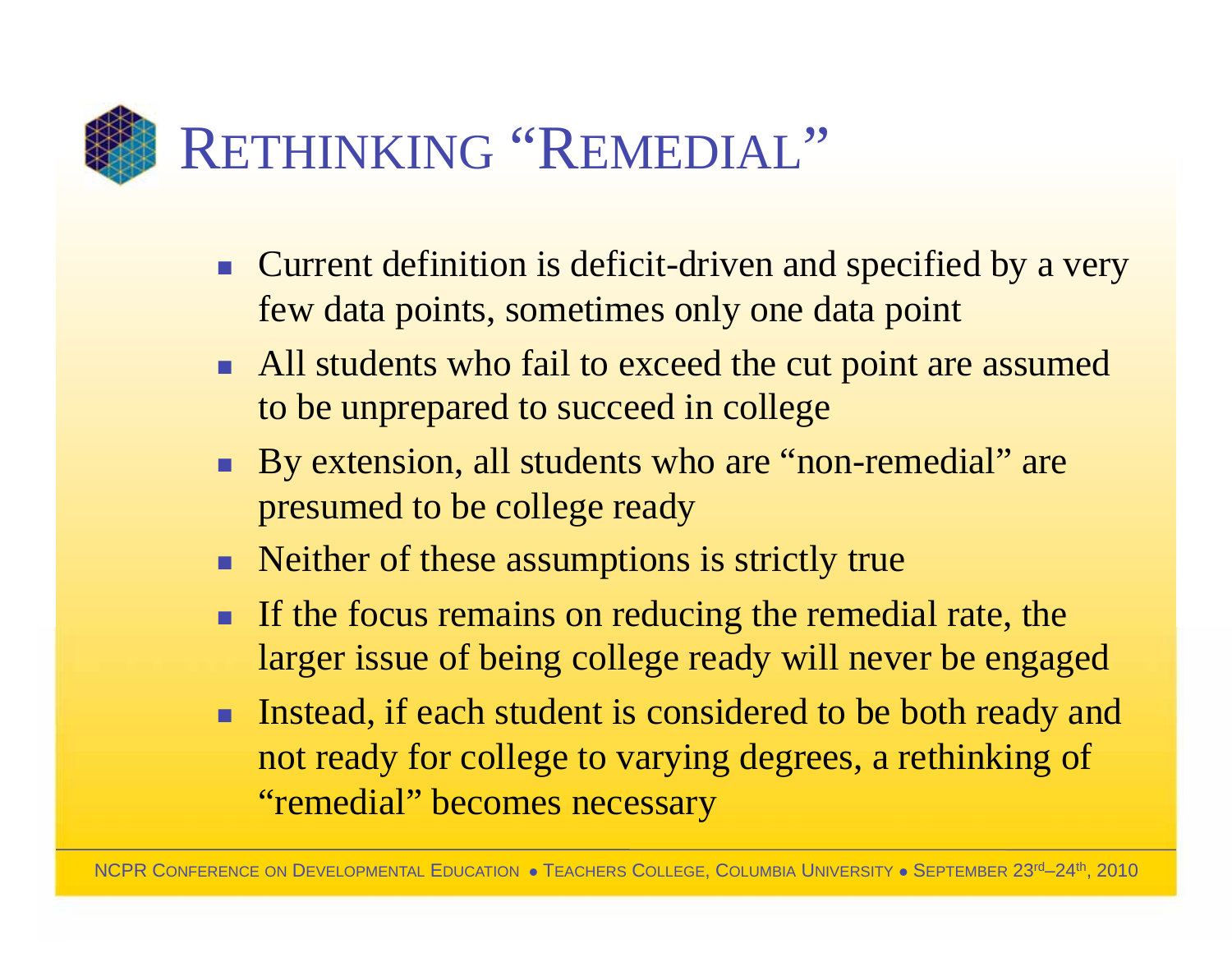# WHAT CONSTITUTES READINESS?

- $\mathcal{L}_{\mathcal{A}}$ Studies of entry-level college courses contrast *eligible* with *ready*
	- **Eligibility is not designed to gauge readiness**
- -**College is much different from high school** in significant ways that are not fully accounted for by state standards and assessments, HSGPA, and entrance exams
- -Readiness consists of four key dimensions, not simply content knowledge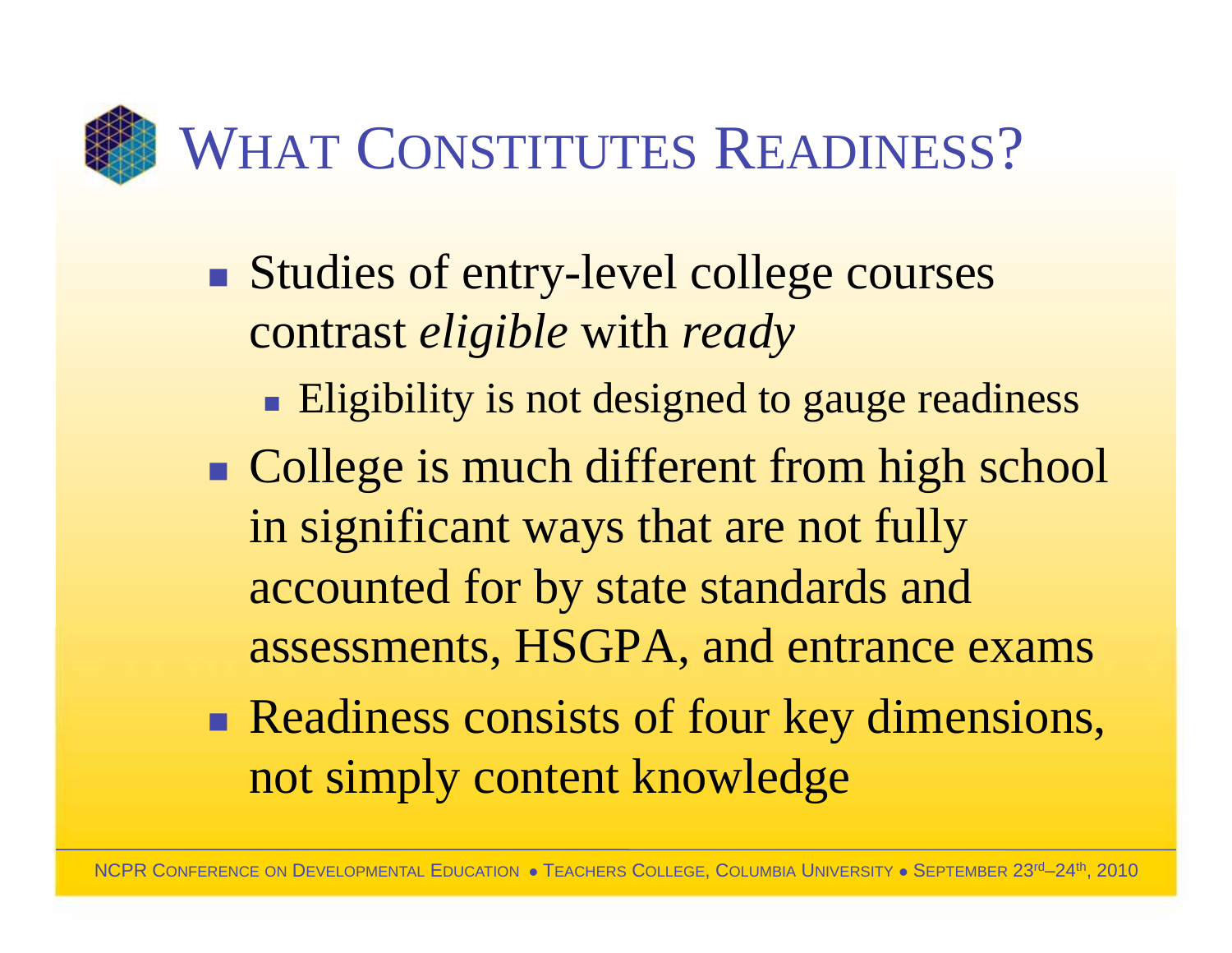

Conley, D. (2007). *Redefining College Readiness.* Eugene, Oregon: Educational Policy Improvement Center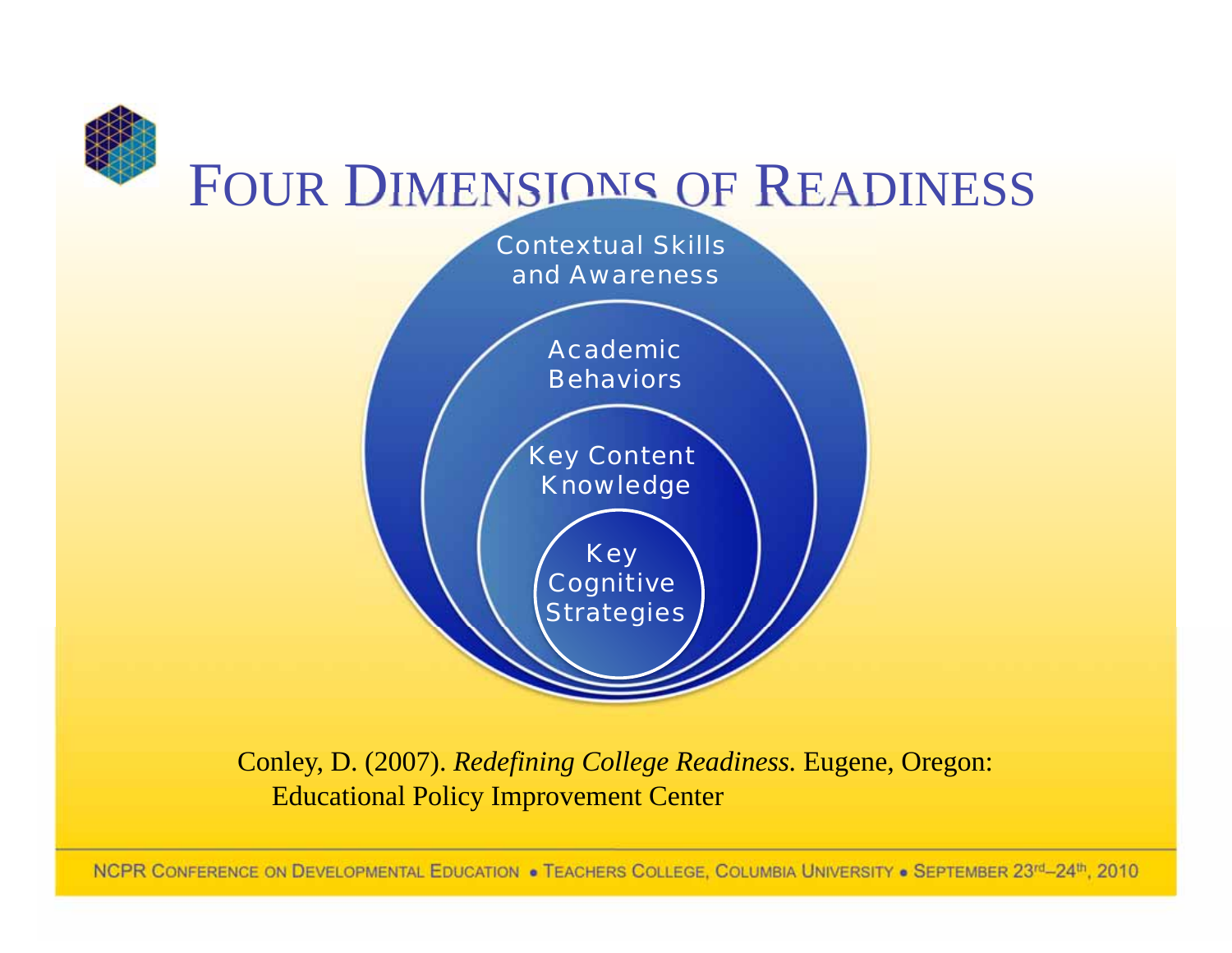

#### TRACKING READINESS FOR AN INDIVIDUAL STUDENT

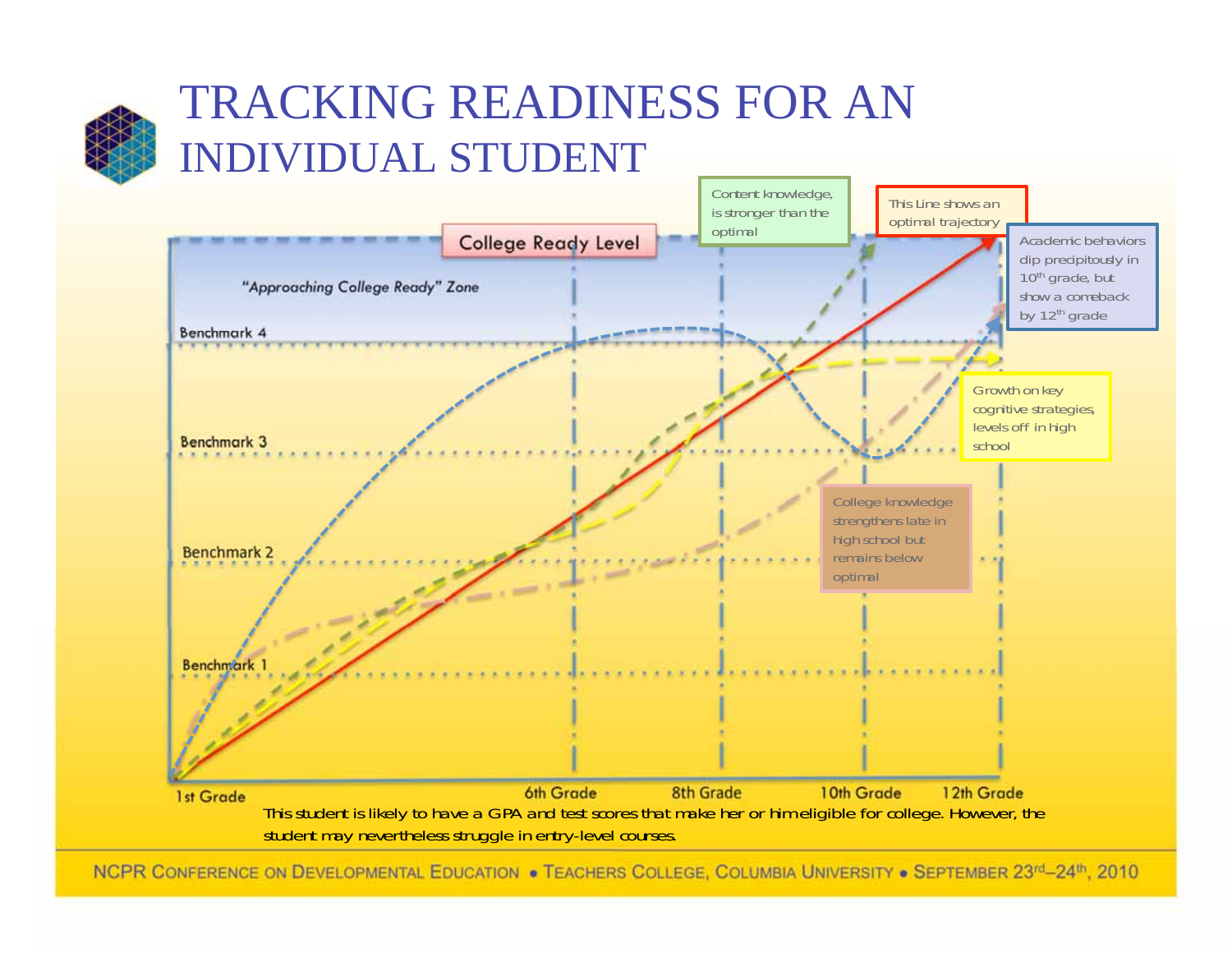### THE PLACEMENT TEST PROBLEM

- **Two basic types: commercial, home-grown**
- **If** May be subject to misclassification errors near the cut scores
- Not necessarily representative of the full skill set students need for success in most entrylevel courses
	- E.g., specialized reading skills and strategies, data analysis and interpretation
- **E** Overemphasized by policymakers as a measure of readiness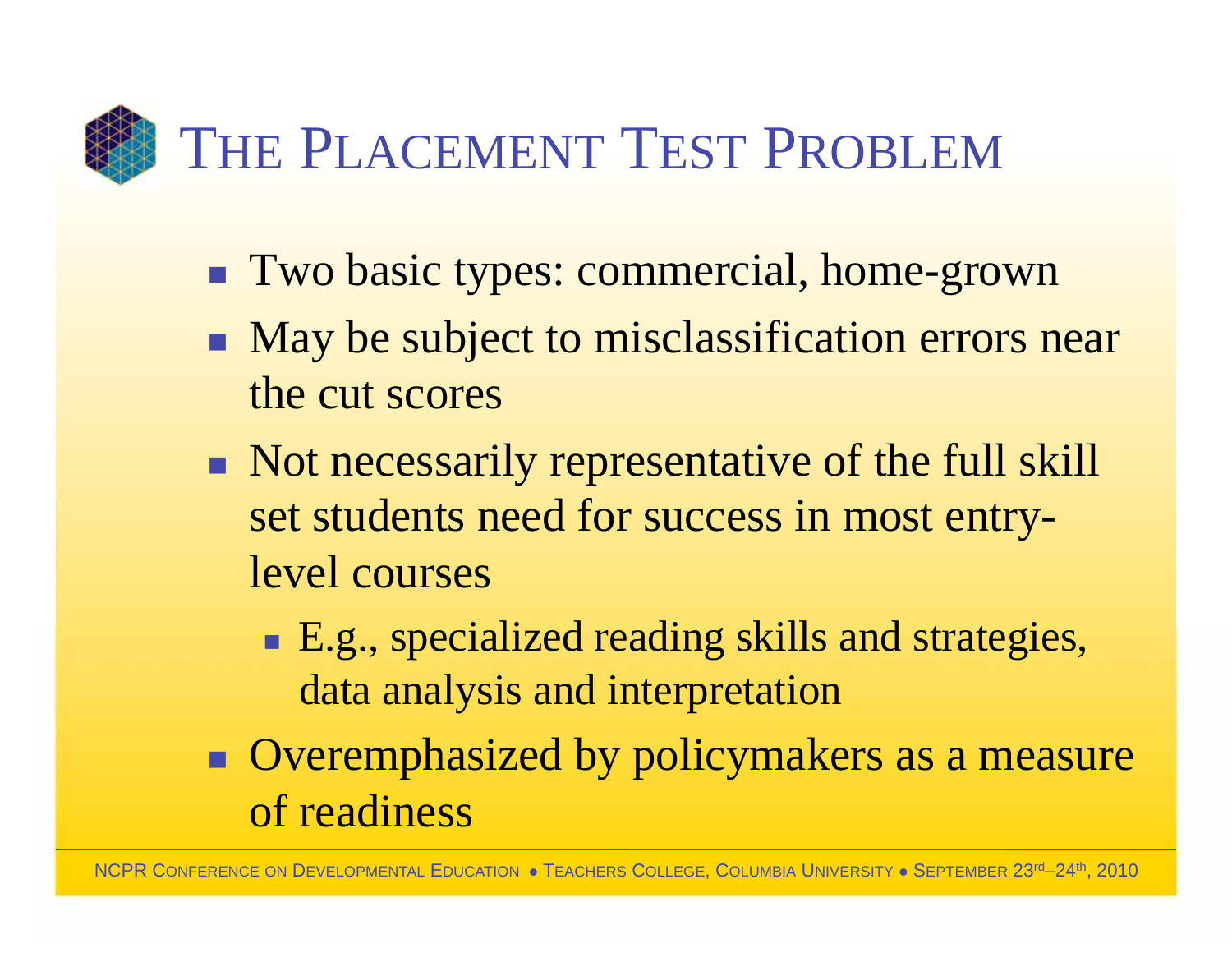# STUDENT READINESS PROFILES

- $\mathcal{L}_{\mathcal{A}}$ In place of remedial/not remedial
- -**Each student would have a profile**
- -**Profiles would gauge readiness in all four** dimensions
- -**Colleges would use profile data to provide** necessary support services to incoming students
- -**Individual students would use profiles to** identify services they needed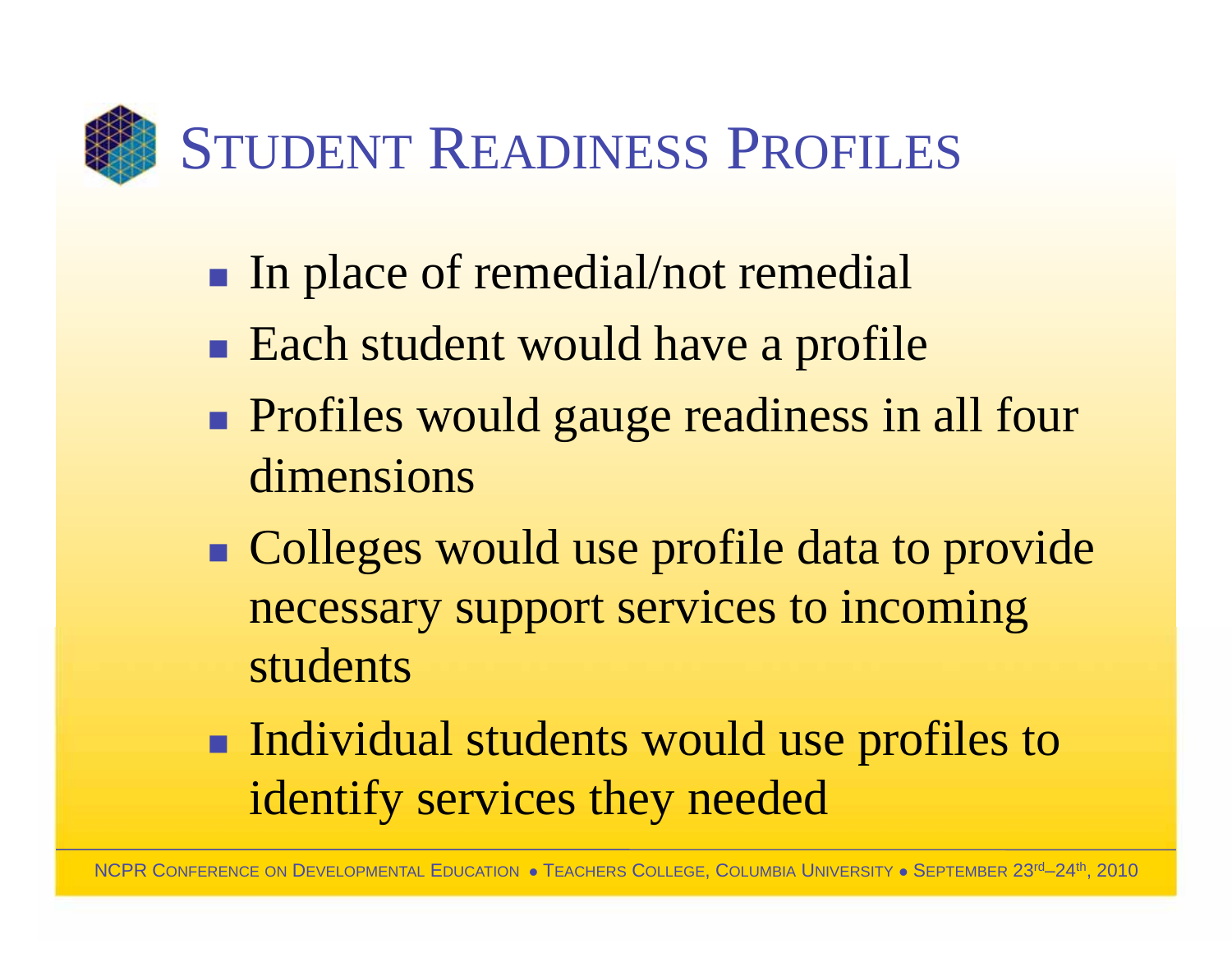

- $\mathcal{L}_{\mathcal{A}}$ **Content knowledge** 
	- Consortia assessments of Common Core
	- State end-of-course exams
	- **Better placement tests**
	- **Better hs and college in-class measures**
- -**Key cognitive strategies** 
	- **Complex in-class tasks and assignments**
	- **Culminating projects with specified criteria**
	- **Diagnostic tasks as a placement component**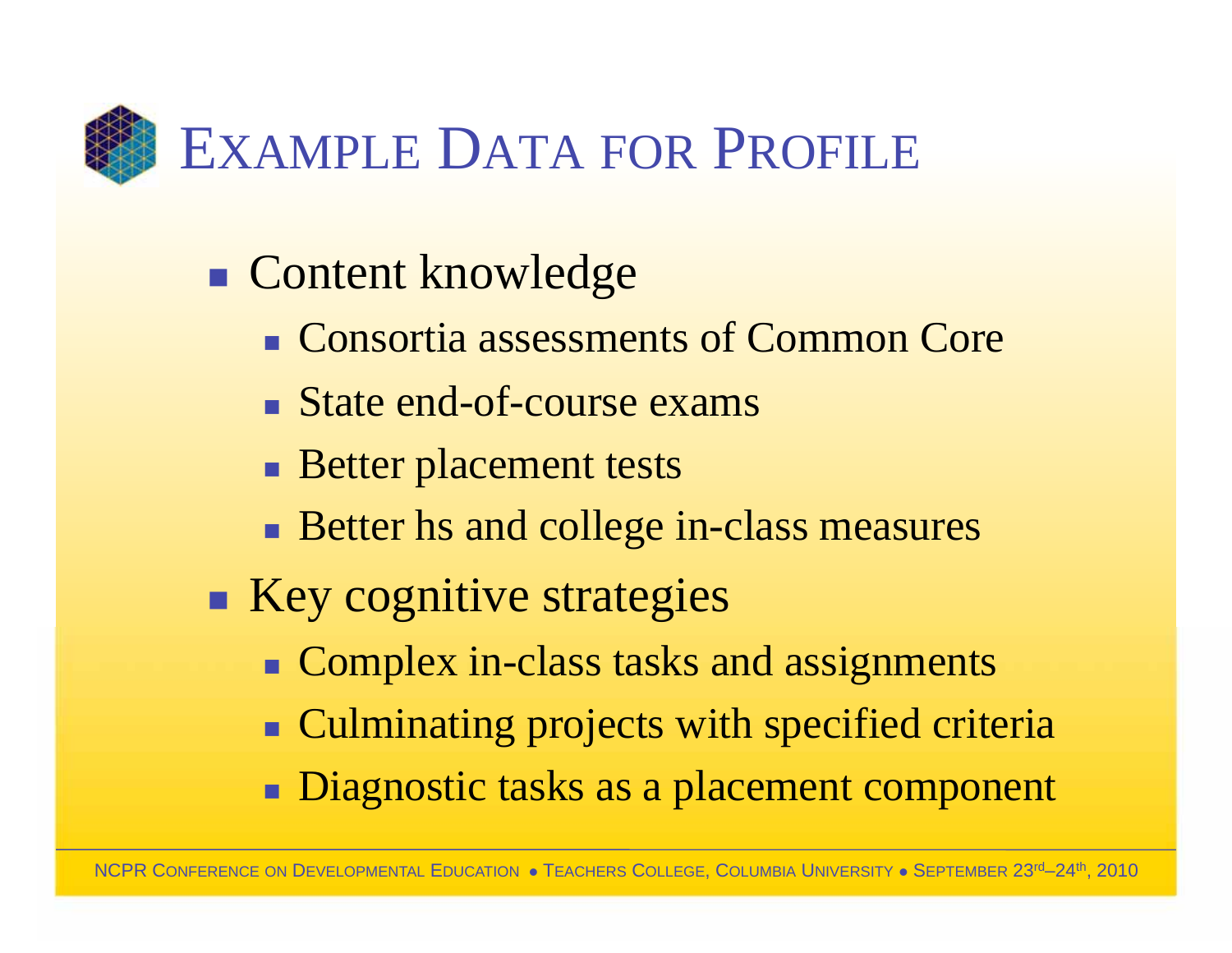

- **Exercice Academic behaviors** 
	- **Teacher reports**
	- Student self-reports
	- **Inferred from complex tasks, assignments**
- Contextual skills & awareness
	- **K**nowledge tests, required website tutorials
	- Student self-reports
	- **Inventories of support services accessed**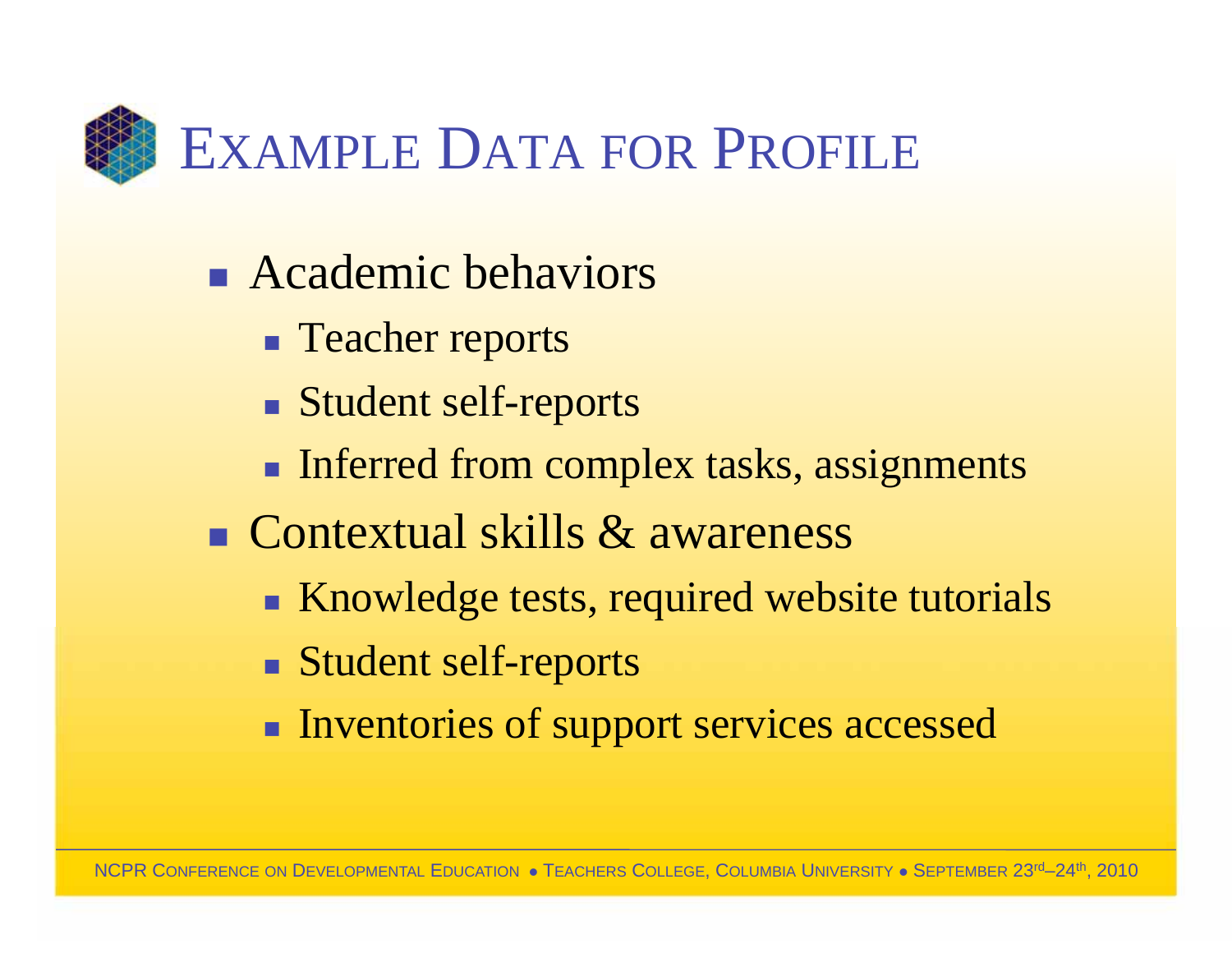IMPLEMENTATION CHALLENGES

- $\mathcal{L}_{\mathcal{A}}$ ■ Wider range of data in all four dimensions
- -**Ability to transmit data from secondary to** postsecondary system
- -**Institutional commitment to use profile data** as framework for support services
- -**Expectation or requirement for students to** access support services
- -Student willingness to use profile to enhance readiness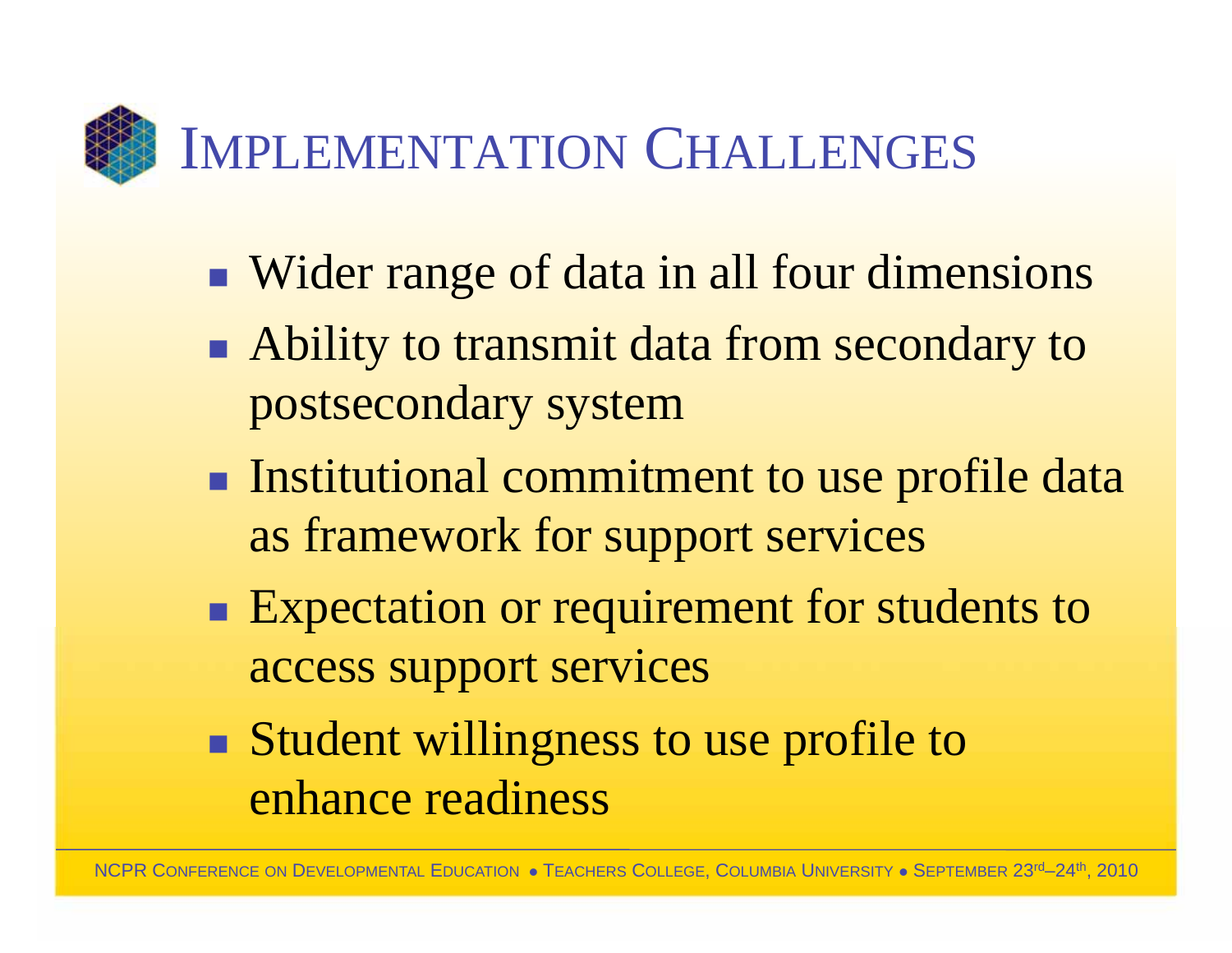

- $\mathcal{L}_{\mathcal{A}}$ **Comprehensive profiles offer much better** data on readiness for policymakers
- -**Profiles promote better connections between** high schools and colleges
- -**Postsecondary faculty can refer to class** profiles when designing and adapting courses to meet student needs
- **Profile can also set the baseline for the** value-added of postsecondary programs